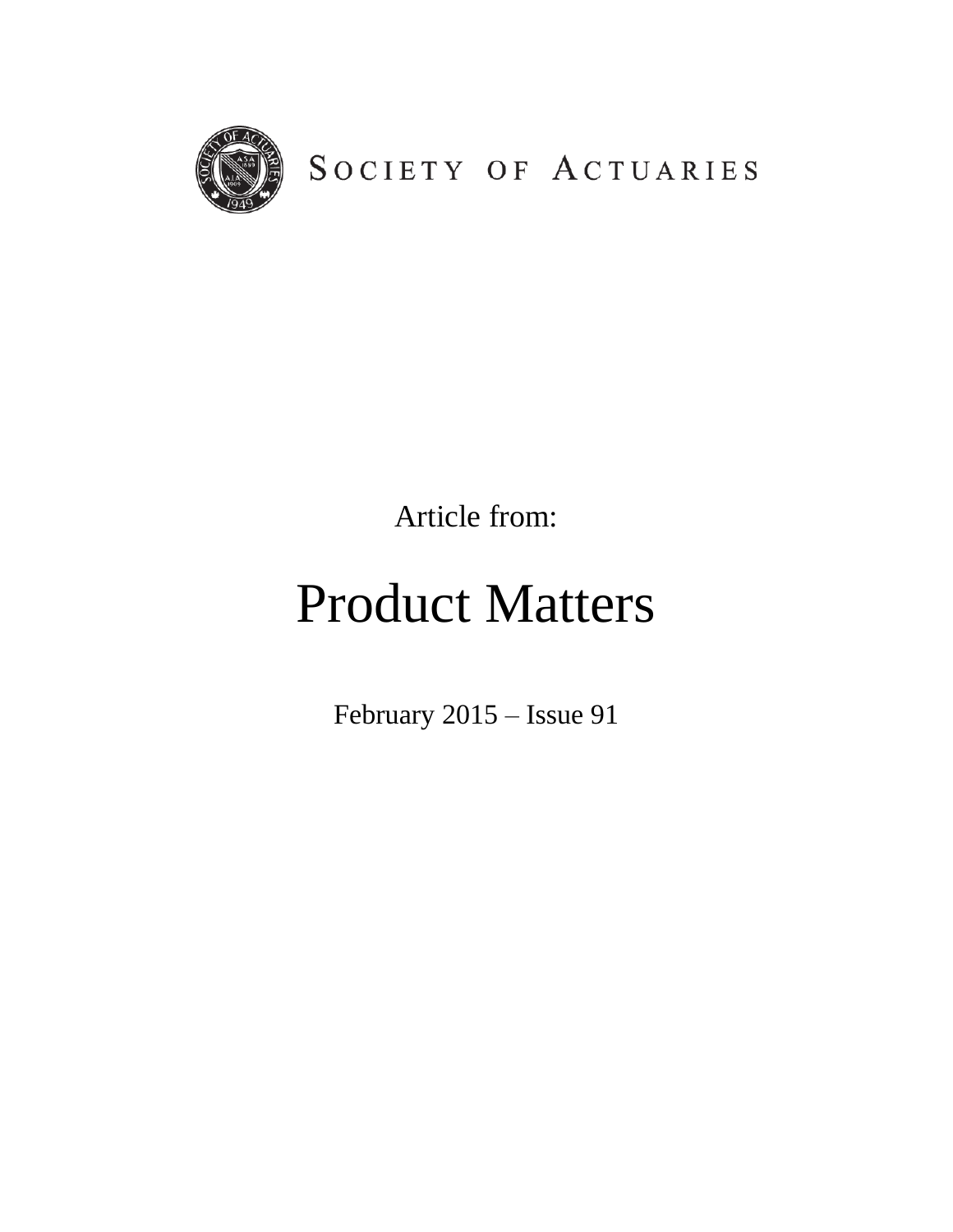# Evolving Strategies to Improve Inforce Post-Level Term Profitability

*By George Hrischenko*

An increasingly popular topic at industry meetings is how companies can best manage the post-level term (PLT) for level premium term life. Indeed, the SOA's Annual Meeting devoted not one but two sessions to this specific topic.

And for good reason: many 10 and 15-year level premium term policies are reaching the end of the level period. Because of the product design, this raises both selection and pricing issues that, left unaddressed, may create a vortex of deteriorating mortality. (For more information on this topic, we strongly suggest "Post-Level Term Survey Results," by Jason McKinley, FSA, in the June 2014 issue of SOA's *Product Matters!*)

## The Pricing Approach

In the early years of level premium term life, many carriers reported minimal—and in some regulators' views, insufficient—reserves for the business. Companies justified their reserving approach by arguing that at a future date, premiums would change from a level premium to an increasing scale of yearly-renewable term rates, thereby mitigating the need to carry significant reserves in the early durations. The unitary reserve method allowed actuaries to value the reserves using the entire product horizon including both the level period and the YRT period. With the high end of term lapse rates actually observed in recent years, and the lack of lapse consideration in unitary reserves, this is clearly an optimistic view of premium income.

Regulation XXX came into effect in 2000 aimed to curb this practice and resulted in significantly increased reserves. XXX required the segmentation of reserves which in essence resulted in a separate valuation of the level period from the increasing ART period. The rule also accounted for lapses which the unitary reserve methodology did not. Very few in force policies were expected to renew following the post-level period, especially at a time when life companies were "racing to the bottom" with their premium rates.

Companies eventually adapted to the new regulation with the help of coinsurance capacity and reinsurance competition and a growing availability of affordable outside financing. The PLT period was but a glimmer in their eye. Today, however, as the years since the first level term plans were issued carries on, many carriers find CONTINUED ON PAGE 24

themselves in the thick of the PLT and confronted with a number of questions:

- How do initial PLT lapse assumptions compare to our expected, calculated more than a decade ago?
- What mortality experience can we expect on the residual, persistent PLT inforce?
- What options do we have to encourage more lives to renew at the PLT?

Answers to these questions, for many companies, remain incomplete as we have just started to experience the first wave of policies entering the PLT. While we have seen some limited lapse experience emerge in recent years it is quite likely that we will not have a clear picture on the resulting mortality effects for some years to come.

# What Limited Experience Tells Us

As mentioned above, there is currently limited credibility of mortality data at this point. What we have seen in our own data in the few years since the first generation of level premium term life policies have reached their PLT are lower lapses in the early durations than assumed. There are a number of potential reasons for this including policy owner complacency which could easily occur if premiums are paid through automatic bank draft, some may keep the policy in place while they shop for a lower rate, some may feel the higher rates are worth the cost (at least early on) of not having to go through the efforts of applying for a new policy and the battery of underwriting tests, unemployment may cause some to persist or lapse, and policy owners going through a divorce settlement may be forced to delay lapse. The good news is that any of these persisting policyholders likely improves the mortality of the residual pool.

This seems to support the idea that, if a carrier could retain even a small portion of lives they expected to lapse, the effects on pool mortality may be highly accretive. However, this remains a theory until we can collect sufficient claims experience to analyze pre- and post-level premium mortality, and then address alternatives by current level of interest.

But the promise is so alluring that many carriers are exploring ways to encourage policyowners to persist in the PLT, even for just a few years. In the next section I



*George Hrischenko, FSA, MAAA, is vice president & marketing actuary at SCOR Global Life in Charlotte, N.C. He can be reached at ghrischenko@scor.com.*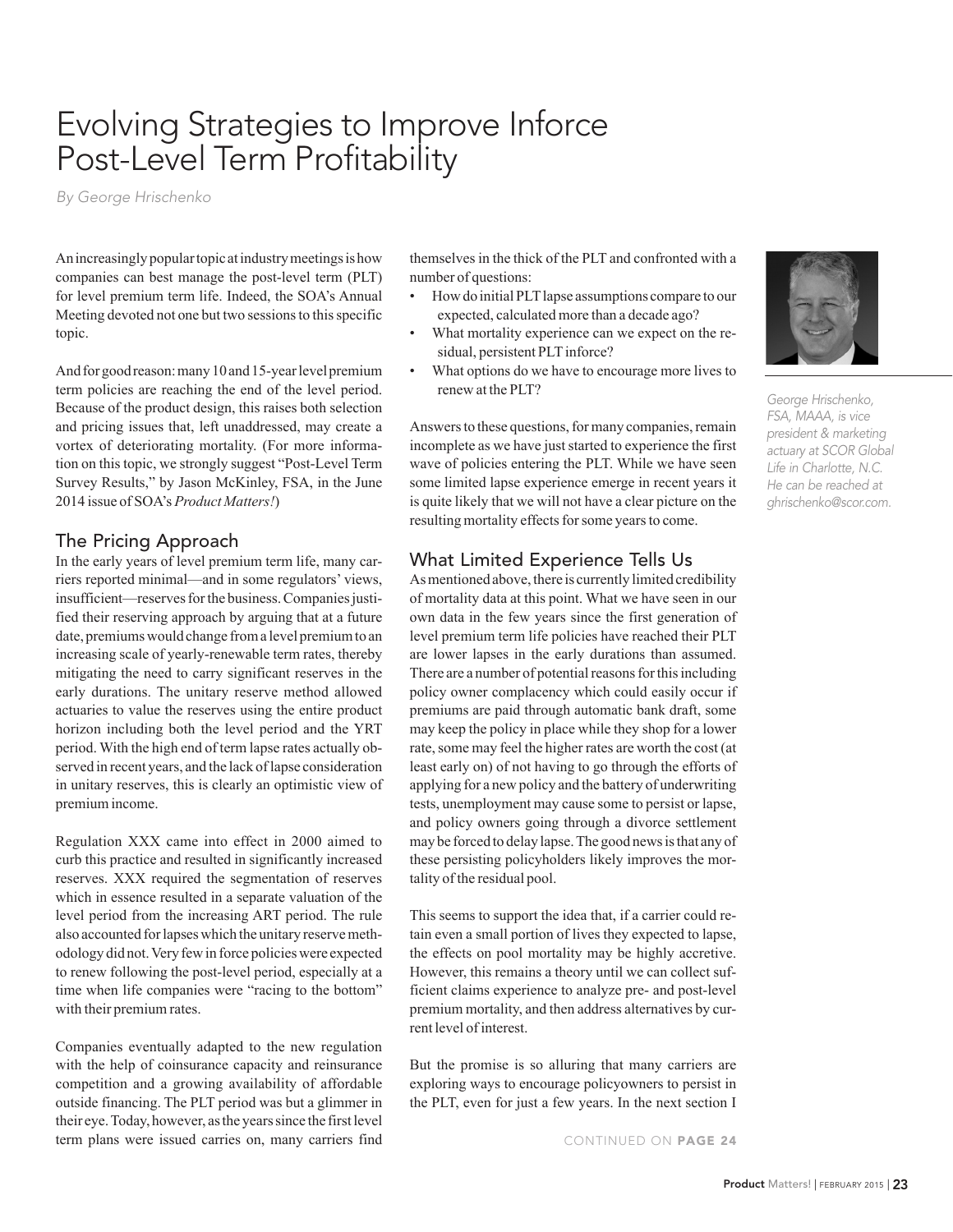examine four approaches that companies are weighing, and some of the potential benefits and drawbacks of each. I include the original model as a logical starting point.

# Varying Approaches, Uncertain Outcomes: The Original Approach

As originally structured, level-premium term can be thought of as two components: a fixed of level premium and a YRT rate schedule thereafter. Depending on company, the rate difference between the last level premium and the first YRT rate can be significant. While most rate jumps average 5-8 times, we have seen some schedules that allow for up to a 30-multiple jump, with rates continuing to climb from there. Moreover, in most cases the rates switched from select to aggregate rates, combining all risks into a single rate schedule (and eliminating risk classes). An illustration of such an approach appears in Figure 1.

#### Figure 1 – Traditional Approach to PLT (All Figures Illustrative)



The traditional "shock" rate to a YRT schedule would cause a corresponding "shock lapse," wherein most policyowners would cancel coverage due to the new, much higher cost.

> The jump, or "shock," rate was designed to accomplish two goals. First, healthier lives would have good reasons to seek other coverage and lapse the existing, now expensive product. For some companies replacement was the goal, while others including mutual insurers sought conversion to permanent products. The aggregate rate design is much simpler to administer than a multi-class structure. Second, the shock illustrated a ceiling rate, much in line with annual cost of insurance (COI) rates. As such,

reserving became much less stressful than in the level period. By setting the ceiling high, the company had leeway to alter rates to reflect emerging mortality.

The PLT YRT rates go back to pre-level term days, when for decades all the market had to offer was a YRT policy. Companies have a certain confidence in pricing such products, pricing and administration is simple, and pricing flexibility allows the company room to change rates as mortality emerges.

On the other hand, the shock rate led to the shock lapse, wherein all but the worst risks are almost guaranteed to lapse and seek new, more affordable coverage. The remaining lives are expected to be amongst the worst of the worst mortality-wise, as they have the greatest incentive to keep their policies in force. With such limited credibility, claims volatility is almost certain, which can make rate setting a guessing game.

**Bottom Line:** The combination of uncertain mortality combined with the loss of the best lives (perhaps to a competitor) make the traditional approach the least appealing in today's environment. This option also is potentially the most dangerous from an image perspective: one can imagine the investigative news reports featuring an elderly couple who has seen their premiums jump 20-fold. And while some better risks may persist for the first year, early experience indicates that any hopes of continued persistency are likely remote.

#### Simplified Re-Underwriting

This is the newest iteration of alternatives to the model described above, and therefore it should not be surprising that a PLT re-underwriting strategy is garnering the greatest interest. So far, a few companies have experimented with a variation of the class-continuation option to mitigate selection issues, with at least one company having implemented a trial run. In this scenario, the company offers the insured the option to answer a simplified issue underwriting questionnaire as the PLT approaches. The carrier uses these answers to determine the insured's PLT risk class, possibly simplified from 5-7 to 2 smoker/nonsmoker classes. Those who decline to reply default to the traditional guaranteed YRT rate (Figure 2).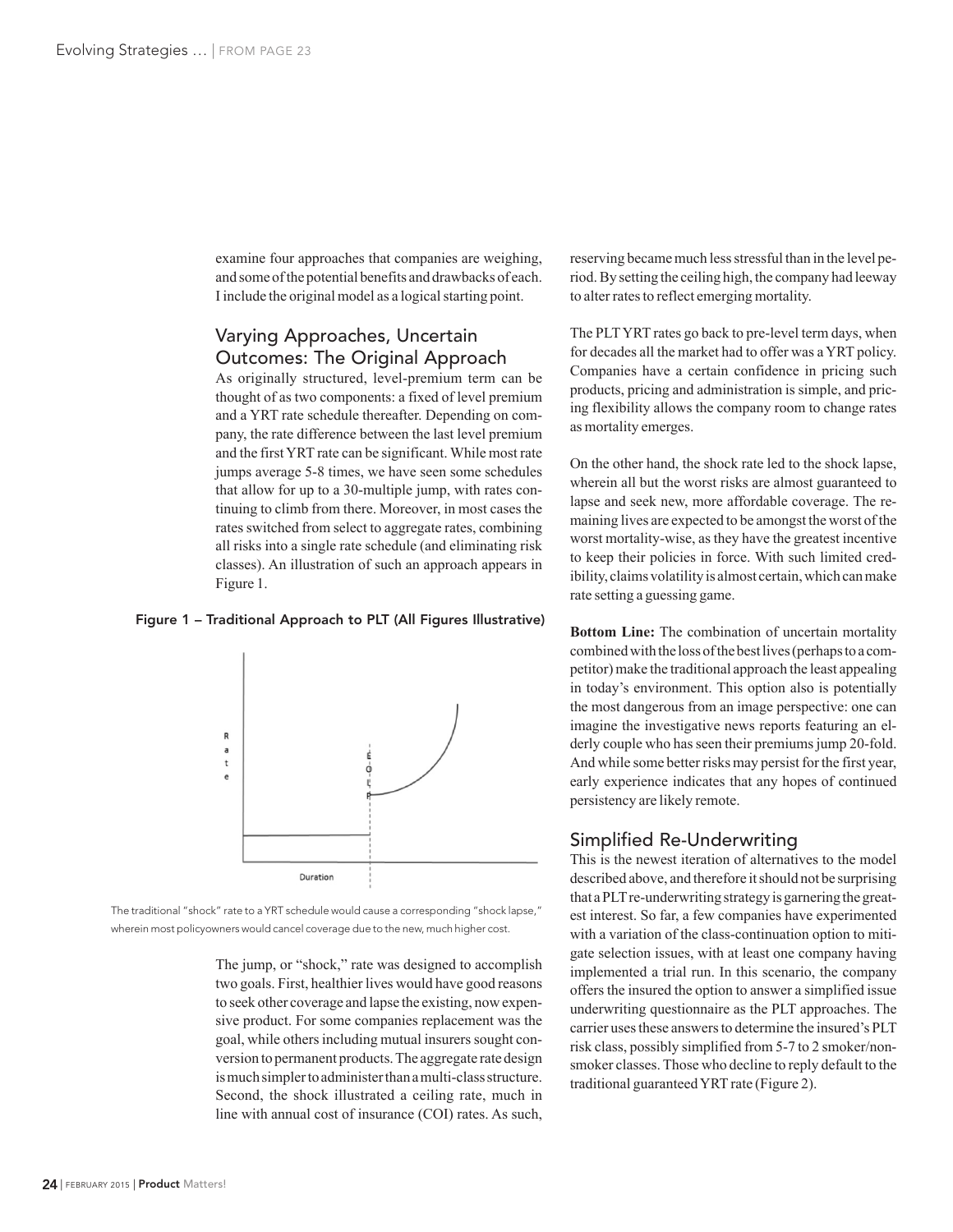



The simplified underwriting approach gives the insured the option of answering a few medical questions and perhaps obtaining a better PLT rate. Regardless of outcome or if the insured declines, the rate will not exceed the traditional guaranteed YRT rate (the solid curve).

This idea has a number of advantages over the other options discussed below. First, it is less arbitrary. Even with a simplified underwriting questionnaire, the carrier can learn much about the insured's current mortality profile. This sense of fairness, companies believe, may make the pricing and rate schedule appealing to both customers and regulators.

Perhaps most importantly, it helps address—at least somewhat—the selective lapsation issue that many of the other approaches have to varying degrees. Even with a simplified underwriting questionnaire, the carrier is apt to learn more about the specific risk the persisting insured presents.

But because this is a novel approach, it raises a number of questions that remain unanswered. For example, what signal value is communicated to the policyowner by offering the re-underwriting? Our experience has demonstrated that many level term policies for the best risks stay inforce for at least for a short time post level term because policy owners do not react to the rate change until after it has taken effect.

Offering the simple questionnaire before the PLT an‑ niversary may alert the insured of the pending premium jump. This could cause the policyowner to lapse sooner, especially the best risks. Conversely, many level term policies contain conversion provisions. The notification of a jump in rates may incent impaired risks to exercise this option, locking in lower rates than the shock rate.

Implementation also poses challenges. How will the insurer communicate this option to the consumer? What questions will the insurer ask? How will the insurer ask the questions and collect the answers? What will the insurer do with incomplete questionnaires? How can the insurer guarantee that the largest number of policyowners responds?

Perhaps the simplest approach would be to enclose in the notification a postage-paid postcard with "Yes/No" questions and possibly an authorization to examine pharmaceutical and driving histories. Unless some incentive is offered to producers, it is highly unlikely that the company can recruit agents to perform this valuable task. However, call centers may be useful.

Carriers with an automated simplified issue process in place may be able to direct insureds to a secure website and process the decision immediately. For example, SCOR's Velogica solution for middle market sales may be an effective and relatively easy tool to implement. Velogica was originally designed as a solution to allow life insurers to access the middle market, using webbased technologies to access databases and produce a logic-based underwriting decision at the point of sale. Such a technology could allow a call center employee to inform an existing policyholder of their approval for more favorable rates under the re-underwriting approach. The major labs, including ExamOne, have developed lab scoring tools based on blood and fluid panels. Other reinsurers and consulting firms may have similar available technologies.

**Bottom Line:** A simplified affirmation of the insured's continued (relative) risk profile could be a big win-win for both the consumer and the insurer. The policyowner obtains the benefit of a possible PLT rate discount, while the insurer can be somewhat confident that the discount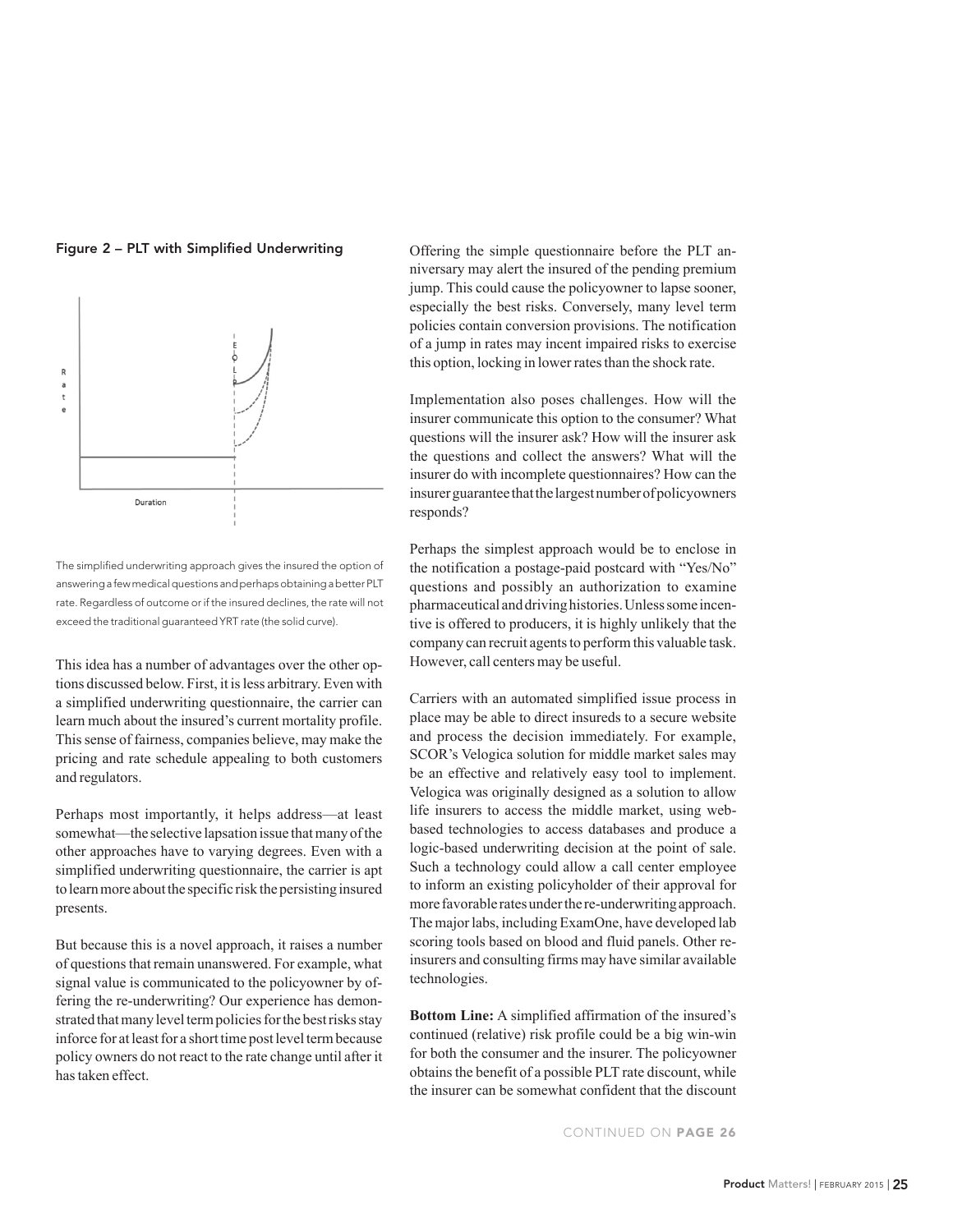is warranted. In a world where we want the policyowner to persist, this approach may offer the most promising results.

#### The Graded Approach

About five years ago, several companies began experimenting with an approach somewhat similar to what is being done in Canada. This involves using a graded approach, where PLT rates increase at much smaller increments until a future anniversary (e.g., 5 durations post end of term). Following the end of this graded period, rates jump to the original YRT schedule (Figure 3).

#### Figure 3 – The Graded Approach



Following the PLT, rates increase gradually and for a fixed period, with perhaps additional "steps," before converting to a YRT schedule. The dashed line simulates the original YRT shock rate.

The graded approach allows insurers to ease in higher rates that are much more attractive to the policy owner than those originally illustrated, while retaining the right to increase rates up to the ceiling if need be as experience emerges. By moderating the premium jump, many policy owners may be encouraged to retain the current coverage rather than go through the ordeal of being reunderwritten (at a new attained age and with any impairments) for a new policy. While slightly more complex than the traditional approach, rates generally do move to an aggregate rate, easing administrative requirements.

Perhaps the most positive development with this approach is that experience so far seems to support that this approach generates results in the right direction. Early indications are the PLT lapse rates are emerging much lower than we see with the traditional approach, which should imply a better overall mortality profile.

Two issues remain outstanding, however. First, the best risks still have motivation to replace coverage, as a new level premium policy will likely have lower rates—which happen to be level again for another decade or so. While the residual mortality pool may exhibit better experience, this is of course relative (*i.e.*, worse than experience during the level term). Second, most of the companies that have experimented with this approach have yet to collect any reliable YRT experience. In a way, then, this may be considered a salve, not a cure, to an underlying problem that exists under the traditional model—namely, selective lapsation.

**Bottom Line:** Of all of the alternatives to the traditional approach discussed in this article, the graded approach seems to have the most actual supportable experience. So far, that experience appears to be positive from both a mortality and lapse perspective. However, we cannot determine how much of this better experience is attributable to an overall better risk pool of the company and how much is directly due to the new pricing structure. In addition, it should be noted that companies in the market where this approach has been used for some time, i.e. Canada, are now examining what benefits might be had by switching to the traditional U.S. approach outlined above. Do they know something we don't?

## The Class-Continuation Approach

A few companies have experimented with modifying the rate increase based on the insured's select risk class, with rates converging to an ultimate rate in later durations (Figure 4). The key difference with this approach versus the previous variations is that class structures continue into the PLT period, not aggregating to a single rate. As in the other models, an aggregate YRT ceiling provides the company with some pricing maneuverability.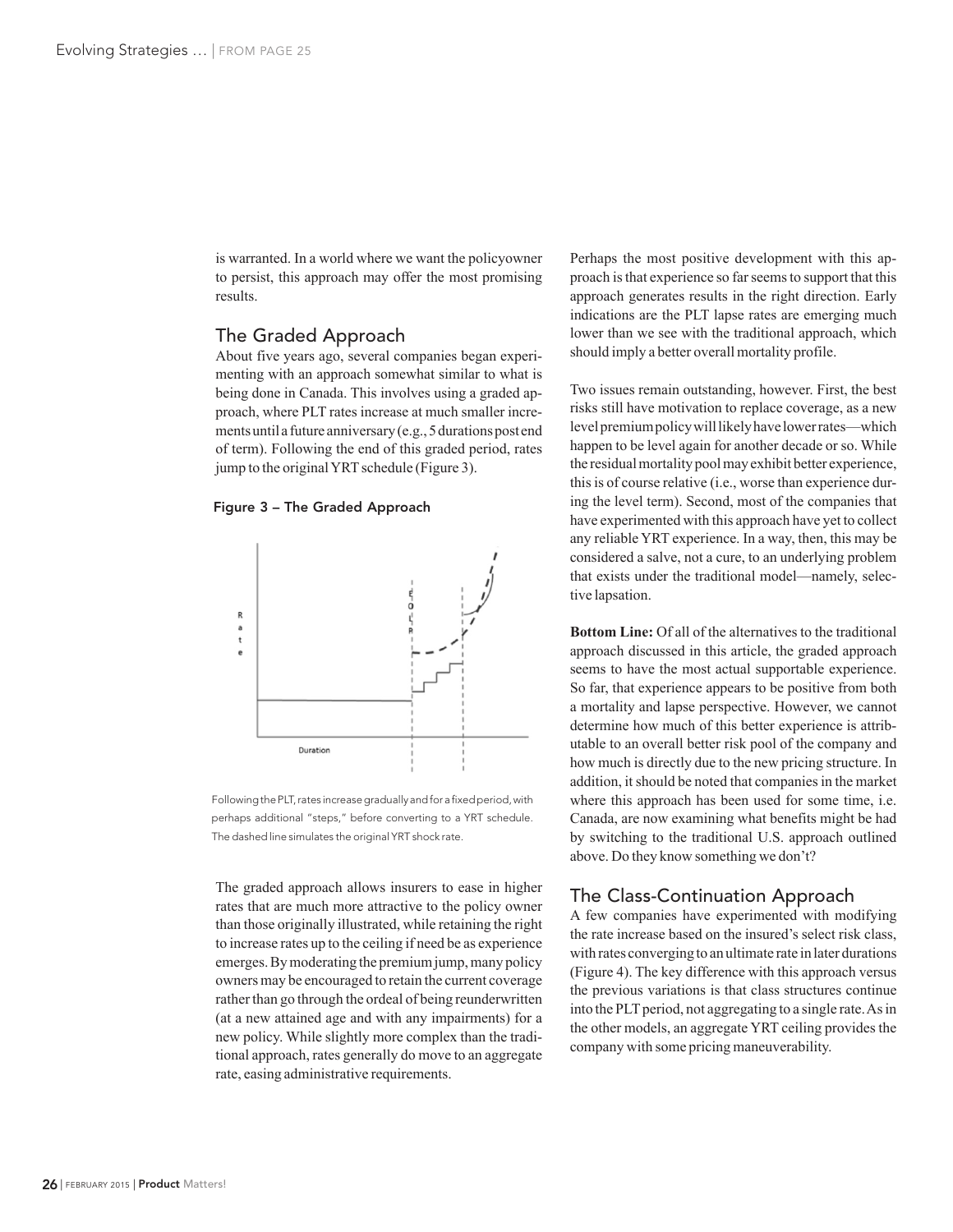Like the traditional approach, all policyowners experience a rate increase and move to a YRT schedule. However, the magnitude of the jump is dependent on the insured's original risk classification. The best risks would experience the lowest increases, though as was said before, all rates would eventually converge to an ultimate rate in the future.





Under this approach, all policies experience a rate increase, with the lowest PLT rates being for those originally rated Preferred. Note that all rates converge to an ultimate rate in the future. The dashed line simulates the traditional shock rate.

From an actuarial perspective, the continued-class approach rewards the best risks by raising their rates the least. If properly priced, the rates could be competitive relative to what the insured may expect to be quoted for a new product, at least for the first few PLT durations. Conversely, the worst risks are priced most closely to the YRT ceiling, providing potential encouragement to lapse coverage as the policy becomes increasingly costly. Pricing actuaries anticipate that this approach may help optimize the number of favorable risks to persist.

Additionally, from a risk perspective, actuaries can call upon a wealth of permanent insurance experience to help model appropriate rates for each class as they reach the PLT.

But due in part to its novelty, experience is still scarce, and we have insufficient data to determine how this approach is working in the real world. Post level period jump rates for the best classes would need to be sufficiently low to be competitive with existing preferred rates for new policies, and the convergence to an ultimate rate necessarily implies that the preferred risk's rates will increase at a faster rate than other classes.

Additionally, while we may have a large amount of data on whole life and other permanent insurance to use as a benchmark for pricing, we must understand that purchasing habits vary across product lines—permanent pricing data cannot be used as a direct proxy. Lastly, selective lapsation risk may be highest in this approach, as those originally issued preferred policies who have since suffered an impairment have strong motivations to keep the policy inforce.

**Bottom Line:** The continuing-class approach seems to be the fairest approach in that is relies upon the select underwriting to determine the magnitude of the PLT jump. However, the structure, also lends itself to the highest selective lapsation risk among the approaches. Only time will tell whether the structure will result in improved PLT profitability.

#### Conclusion

Level-premium term life insurance introduced an affordable, readily marketable alternative to expensive permanent life and secured its place in the market as a staple product for the consumer. The pricing structure has evolved into a limited pay level premium period followed by a steeply increasing YRT rate scale. With many term products now reaching the PLT, carriers are revisiting the model they built more than a decade ago to determine whether the profitability of these blocks can grow. The wild card in all designs, however, remains consumer behavior: how will the policyowner react to any structural incentives?

CONTINUED ON PAGE 28